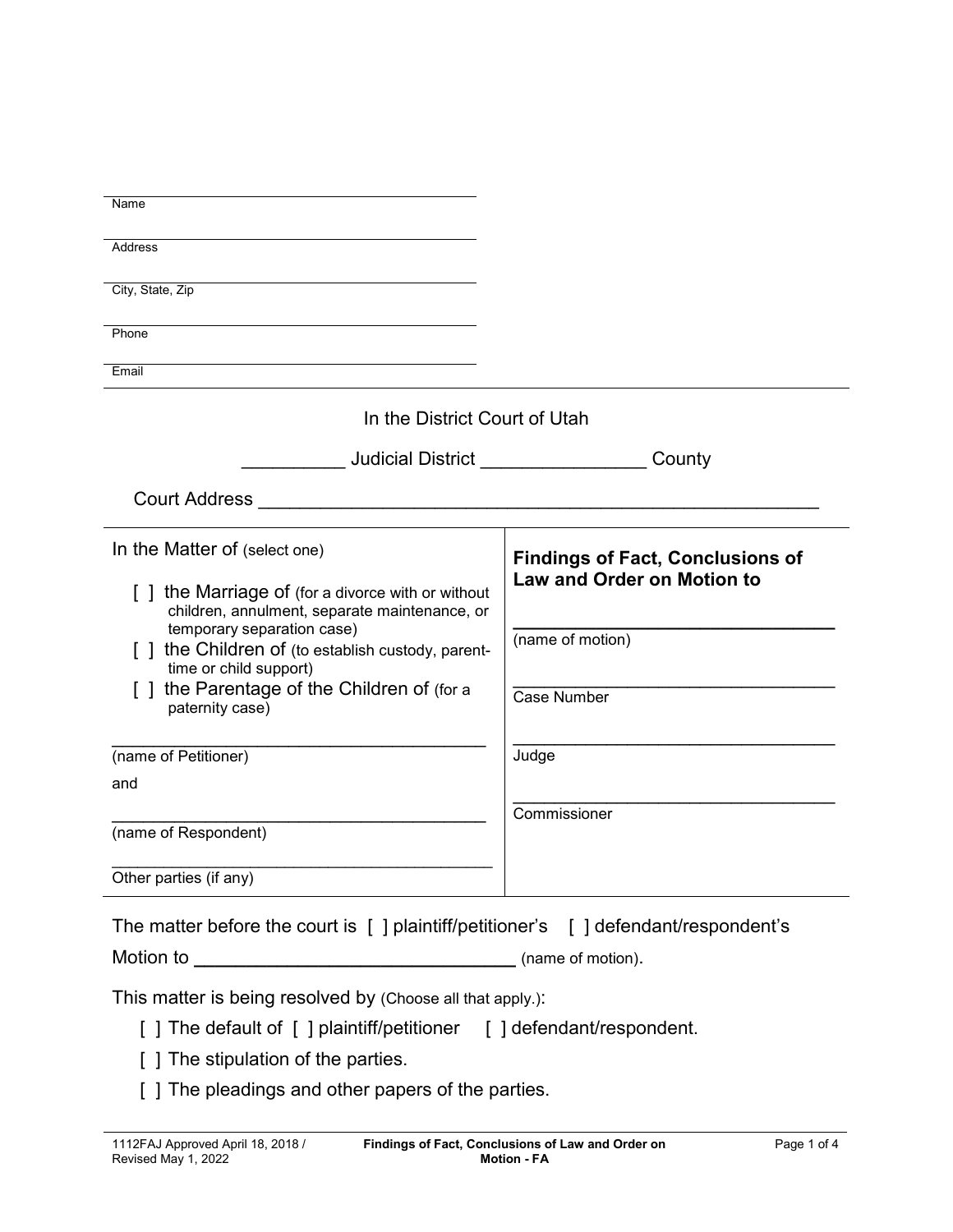[ ] A hearing held on \_\_\_\_\_\_\_\_\_\_\_\_\_\_\_\_\_\_\_\_\_\_\_\_\_\_\_(date).

Plaintiff/Petitioner

- [ ] was [ ] was not present.
- [ ] was represented by \_\_\_\_\_\_\_\_\_\_\_\_\_\_\_\_\_\_\_\_\_\_\_\_\_\_\_\_\_\_\_\_\_\_\_\_\_\_\_\_\_.
- [ ] was not represented.

Defendant/Respondent

- [ ] was [ ] was not present.
- [ ] was represented by \_\_\_\_\_\_\_\_\_\_\_\_\_\_\_\_\_\_\_\_\_\_\_\_\_\_\_\_\_\_\_\_\_\_\_\_\_\_\_\_\_.
- [ ] was not represented.

Having considered the documents filed with the court, the evidence and the arguments, and now being fully informed,

## **The court finds:**

## **The court concludes:**

## **The court orders:**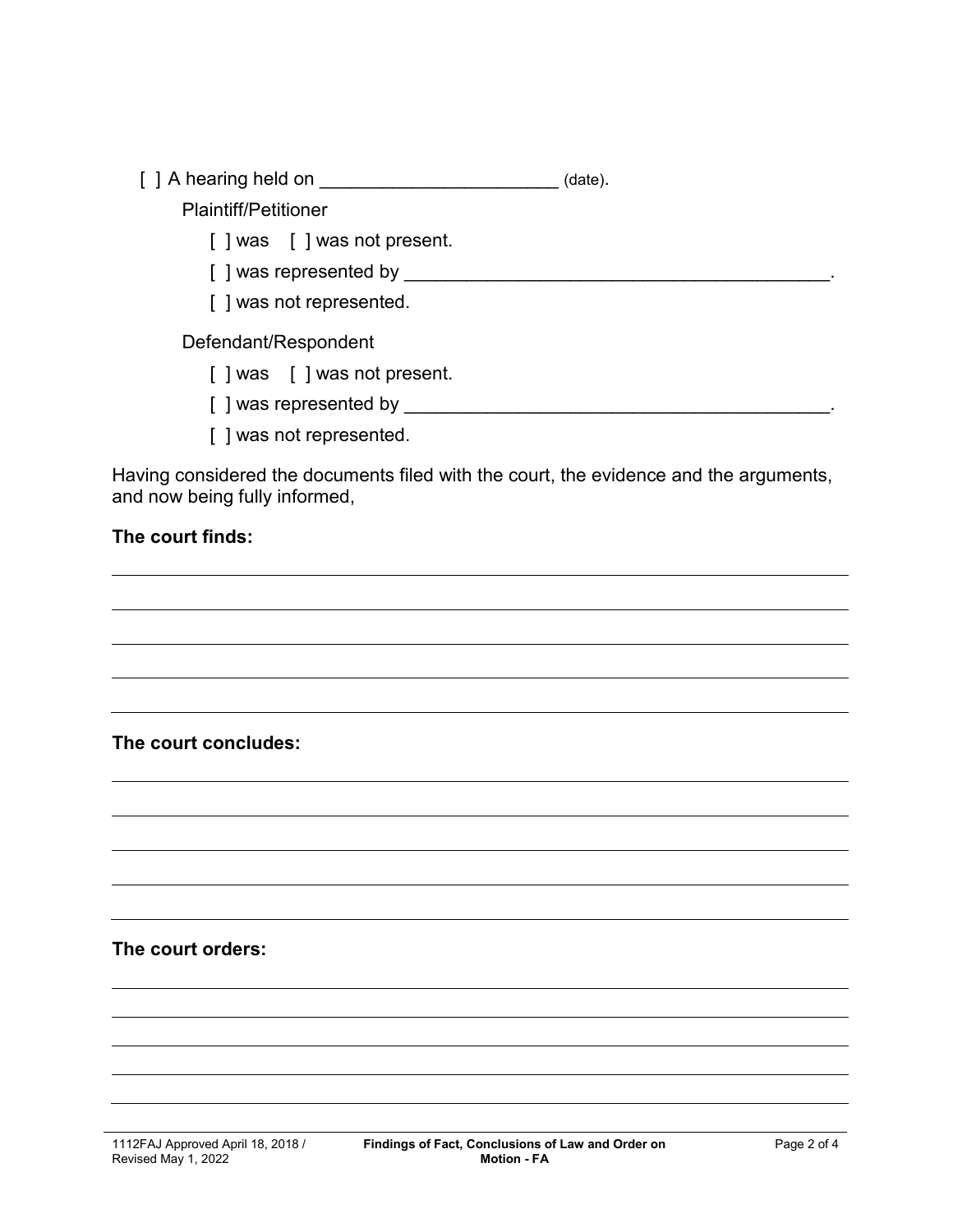Commissioner's or Judge's signature may instead appear at the top of the first page of this document.

|      | Signature ▶                                                                 |                                                                                                                       |
|------|-----------------------------------------------------------------------------|-----------------------------------------------------------------------------------------------------------------------|
| Date | Commissioner                                                                |                                                                                                                       |
| Date | Signature ▶<br>Judge                                                        | <u> 1989 - Johann Harry Barn, mars and de Branch and de Branch and de Branch and de Branch and de Branch and de B</u> |
|      | Approved as to form.                                                        |                                                                                                                       |
|      | Signature ▶                                                                 |                                                                                                                       |
| Date | Plaintiff/Petitioner, Attorney or Licensed<br>Paralegal Practitioner        |                                                                                                                       |
|      |                                                                             |                                                                                                                       |
|      | Signature ▶                                                                 |                                                                                                                       |
| Date | Defendant/Respondent, Attorney or Licensed<br><b>Paralegal Practitioner</b> |                                                                                                                       |